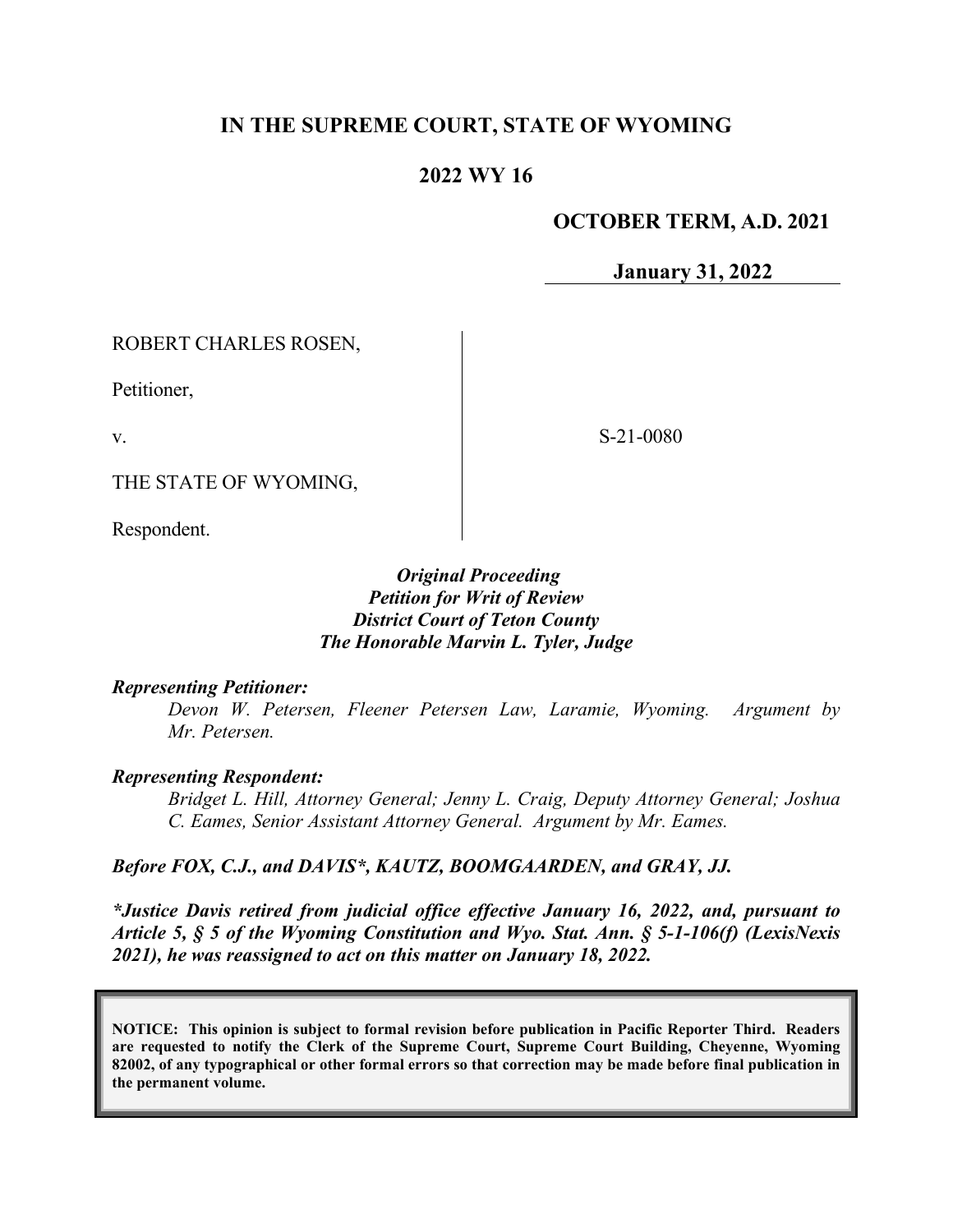#### **FOX, Chief Justice.**

[¶1] Robert Charles Rosen was eighteen years old when the State charged him with third-degree sexual assault and false imprisonment, both of which he allegedly committed when he was seventeen years old. Mr. Rosen moved to transfer his case from district court to juvenile court, and the State objected. It argued that the juvenile court lacked concurrent jurisdiction because Mr. Rosen was an adult when the State filed the charges against him. The court agreed that the juvenile court's jurisdiction depended on Mr. Rosen's age when he was charged, rather than his age when he committed the offense, and it dismissed Mr. Rosen's transfer motion. We reverse.

### *ISSUE*

[¶2] The sole issue in this appeal is whether a juvenile court's concurrent jurisdiction under Wyo. Stat. Ann. § 14-6-203(c) depends on an offender's age at the time of the offense or at the time charges are filed.

### *FACTS*

[¶3] Mr. Rosen was two months past his seventeenth birthday on January 25, 2019, when, the State alleged, he was in a hot tub with a female friend and touched her breasts and buttocks without her permission and prevented her from leaving the hot tub. Law enforcement learned of the alleged incident on March 4, 2020, and on April 23, 2020, it charged Mr. Rosen with felony third-degree sexual assault and misdemeanor false imprisonment.

[¶4] On January 22, 2021, before his arraignment in district court, Mr. Rosen moved to transfer his case to juvenile court. The court assigned the matter to the Honorable Marvin L. Tyler for the limited purpose of ruling on Mr. Rosen's transfer motion, and the State then filed its opposition to the motion. The State argued transfer would be improper because the juvenile court could exercise its concurrent jurisdiction only in a criminal case brought against a minor, and Mr. Rosen was not a minor when he was charged.

[¶5] The district court agreed with the State. It concluded (citations omitted):

There is no need for judicial interpretation of Wyo. Stat. Ann.  $\S$  14-6-203(f)(ii)/(iii). As a matter of law, when the words and phrases are given their plain and ordinary meaning and when each of the Juvenile Justice Act statutes are read together in light of the express specific purposes contained in Wyo. Stat. Ann.  $\S$  [14-6-201(c)], the legislative intent is apparent, clear, and unambiguous. The Juvenile Justice Act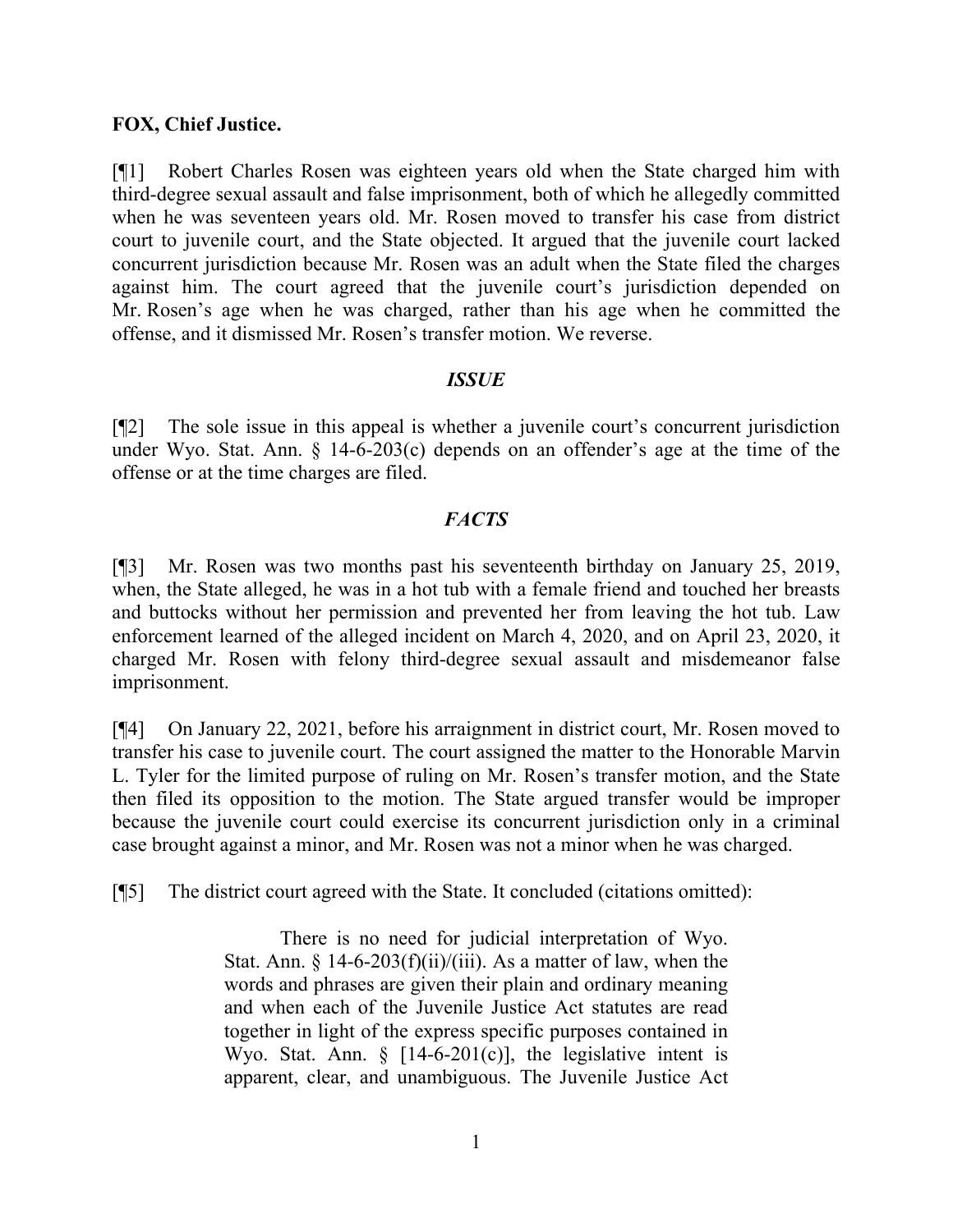applies only to commencing cases or transferring cases involving a "minor" or a "child."

The plain and ordinary meaning of Wyo. Stat. Ann.  $§ 14-6-203(f)(ii)/(iii)$  is that "[a]ll misdemeanors" and "[f]elony cases in which the minor has attained the age of seventeen (17) years" "may originally be commenced either in the juvenile court or in the district court or inferior court having jurisdiction" only as long as the individual is a "minor" or "child" at that time. If the individual is not a "minor" or a "child" at that time, the juvenile court lacks concurrent subject matter jurisdiction. If the juvenile court lacks concurrent subject matter jurisdiction, then a motion to transfer must be dismissed.

Since [Mr. Rosen] was "an adult" when the charges were filed, this District Court case is **NOT** within the concurrent subject matter jurisdiction of the Juvenile Court. Accordingly, the Motion, filed after [Mr. Rosen] was "an adult," must be dismissed.

[¶6] Pursuant to W.R.A.P. 13.02, Mr. Rosen filed a petition for writ of review seeking interlocutory review of the order dismissing his transfer motion. We granted the petition.

#### *STANDARD OF REVIEW*

[¶7] "We review whether a court has jurisdiction over a case de novo." *Interest of RR*, 2021 WY 85, ¶ 53, 492 P.3d 246, 261 (Wyo. 2021) (quoting *[Interest of BG](http://www.westlaw.com/Link/Document/FullText?findType=Y&serNum=2049619714&pubNum=0004645&originatingDoc=Ib1738f90ee7f11eb92f4aa6c49e228c0&refType=RP&fi=co_pp_sp_4645_1163&originationContext=document&vr=3.0&rs=cblt1.0&transitionType=DocumentItem&contextData=(sc.Search)#co_pp_sp_4645_1163)*, 2019 WY [116, ¶ 6, 451 P.3d 1161, 1163 \(Wyo. 2019\)\)](http://www.westlaw.com/Link/Document/FullText?findType=Y&serNum=2049619714&pubNum=0004645&originatingDoc=Ib1738f90ee7f11eb92f4aa6c49e228c0&refType=RP&fi=co_pp_sp_4645_1163&originationContext=document&vr=3.0&rs=cblt1.0&transitionType=DocumentItem&contextData=(sc.Search)#co_pp_sp_4645_1163). This appeal also presents questions of statutory interpretation and construction, which are questions of law that we consider de novo. *Matter of Adoption of ATWS*, 2021 WY 62, ¶ 8, 486 P.3d 158, 160 (Wyo. 2021) (citing *Matter of Adoption of MAJB*[, 2020 WY 157, ¶¶ 9, 13, 478 P.3d 196, 200-01](http://www.westlaw.com/Link/Document/FullText?findType=Y&serNum=2052652217&pubNum=0004645&originatingDoc=I8acc2e60adf211eba9d6c133a8bc9328&refType=RP&fi=co_pp_sp_4645_200&originationContext=document&vr=3.0&rs=cblt1.0&transitionType=DocumentItem&contextData=(sc.Search)#co_pp_sp_4645_200)  [\(Wyo. 2020\)\)](http://www.westlaw.com/Link/Document/FullText?findType=Y&serNum=2052652217&pubNum=0004645&originatingDoc=I8acc2e60adf211eba9d6c133a8bc9328&refType=RP&fi=co_pp_sp_4645_200&originationContext=document&vr=3.0&rs=cblt1.0&transitionType=DocumentItem&contextData=(sc.Search)#co_pp_sp_4645_200).

#### *DISCUSSION*

[¶8] The question in this case is whether a juvenile court's concurrent jurisdiction in a criminal case depends on an offender's age at the time of charging, or his or her age at the time of the criminal offense. Our answer turns on our interpretation of the Juvenile Justice Act's jurisdictional provision, which provides:

> (c) Except as provided in subsection (d) of this section, *the juvenile court has concurrent jurisdiction in all cases*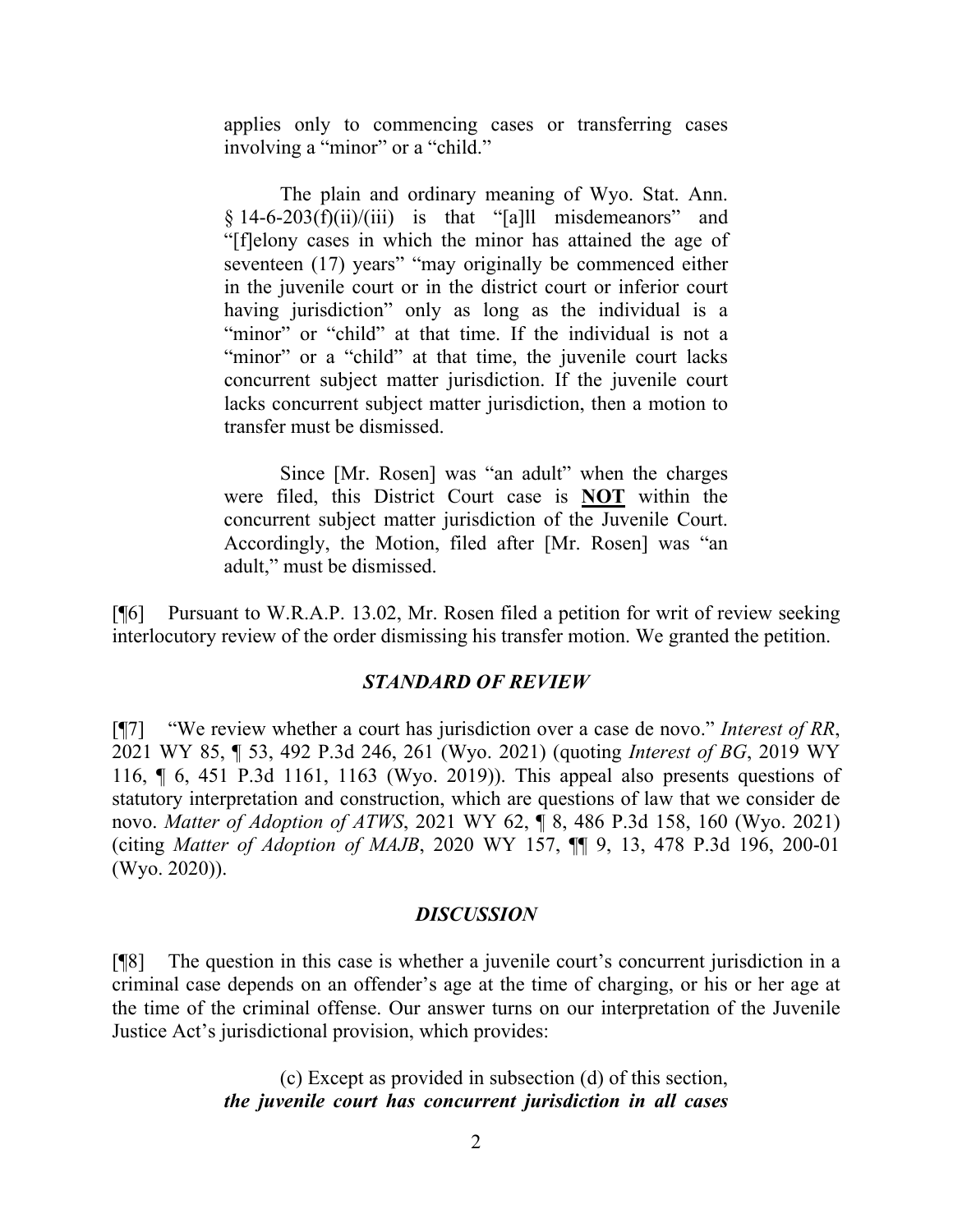#### *. . . in which a minor is alleged to have committed a criminal offense* or to have violated a municipal ordinance.

Wyo. Stat. Ann. § [1](#page-3-0)4-6-203(c) (LexisNexis 2021) (emphasis added).<sup>1</sup>

[¶9] "When interpreting statutes, we first look to the statute's plain language to determine the legislature's intent and we examine the plain and ordinary meaning of the words to determine whether the statute is ambiguous." *Matter of Adoption of ATWS*, 2021 WY 62, ¶ 9, 486 P.3d at 160 (quoting *Matter of Est. of Frank*[, 2019 WY 4, ¶ 7,](http://www.westlaw.com/Link/Document/FullText?findType=Y&serNum=2047315572&pubNum=0004645&originatingDoc=I8acc2e60adf211eba9d6c133a8bc9328&refType=RP&fi=co_pp_sp_4645_887&originationContext=document&vr=3.0&rs=cblt1.0&transitionType=DocumentItem&contextData=(sc.Search)#co_pp_sp_4645_887) 432 P.3d [885, 887 \(Wyo. 2019\)\)](http://www.westlaw.com/Link/Document/FullText?findType=Y&serNum=2047315572&pubNum=0004645&originatingDoc=I8acc2e60adf211eba9d6c133a8bc9328&refType=RP&fi=co_pp_sp_4645_887&originationContext=document&vr=3.0&rs=cblt1.0&transitionType=DocumentItem&contextData=(sc.Search)#co_pp_sp_4645_887). "A statute is unambiguous if its wording is such that reasonable persons are able to agree as to its meaning with consistency and predictability. A statute is ambiguous only if it is found to be vague or uncertain and subject to varying interpretations." *Vahai v. Gertsch*, 2020 WY 7, ¶ 27, 455 P.3d 1218, 1227 (Wyo. 2020) (quoting *State v. Bannon Energy Corp.*[, 999 P.2d 1306, 1308-09 \(Wyo. 2000\)\)](http://www.westlaw.com/Link/Document/FullText?findType=Y&serNum=2000081854&pubNum=0000661&originatingDoc=I52f95230380311ea9c50eae3965d52d0&refType=RP&fi=co_pp_sp_661_1308&originationContext=document&vr=3.0&rs=cblt1.0&transitionType=DocumentItem&contextData=(sc.Search)#co_pp_sp_661_1308).

[¶10] The State argues, and the district court found, that the Juvenile Justice Act is unambiguous and that under its plain terms, the juvenile court has jurisdiction only in cases involving one who is a minor at the time of charging. Mr. Rosen does not take a position on whether the Act is ambiguous but contends that, based on the purposes of the Act, the relevant age for determining jurisdiction is plainly the offender's age at the time of the offense. "[D]ivergent opinions among parties as to the meaning of a statute may be evidence of ambiguity but is not conclusive. Ultimately, whether a statute is ambiguous is a matter of law to be determined by the court." *Sinclair Wyo. Ref. Co. v. Infrassure, Ltd.*, 2021 WY 65, ¶ 15, 486 P.3d 990, 995 (Wyo. 2021) (quoting *Wyoming [Med. Ctr., Inc. v.](http://www.westlaw.com/Link/Document/FullText?findType=Y&serNum=2021436880&pubNum=0004645&originatingDoc=I9aa65ef0b1df11ebbfe8d873c1c72202&refType=RP&fi=co_pp_sp_4645_1066&originationContext=document&vr=3.0&rs=cblt1.0&transitionType=DocumentItem&contextData=(sc.Search)#co_pp_sp_4645_1066)  Wyoming Ins. Guar. Ass'n*[, 2010 WY 21, ¶ 19, 225 P.3d 1061, 1066 \(Wyo. 2010\)\)](http://www.westlaw.com/Link/Document/FullText?findType=Y&serNum=2021436880&pubNum=0004645&originatingDoc=I9aa65ef0b1df11ebbfe8d873c1c72202&refType=RP&fi=co_pp_sp_4645_1066&originationContext=document&vr=3.0&rs=cblt1.0&transitionType=DocumentItem&contextData=(sc.Search)#co_pp_sp_4645_1066). We conclude that the Act is ambiguous as to whether a juvenile court's concurrent jurisdiction depends on an offender's age at the time of charging, or his or her age at the time of the criminal offense.

[ $[$ [11] The disputed provision, section 14-6-203(c), grants a juvenile court jurisdiction over "cases . . . in which a minor is alleged to have committed a criminal offense." The language "in which a minor is alleged" may plausibly be read to describe the case itself that is, a case brought against a minor. Under that reading, the juvenile court would have jurisdiction only when charges are brought against a person who is a minor at the time of charging. The language may also, however, be read to describe when the person is alleged to have committed the criminal offense—that is, when he or she was a minor. In that case, the court would have jurisdiction if charges were brought against one alleged to have committed a criminal offense as a minor, regardless of his or her age at the time of

<span id="page-3-0"></span><sup>&</sup>lt;sup>1</sup> Section 14-6-203(d) provides for the juvenile court's exclusive jurisdiction in cases "in which a minor who has not attained the age of thirteen (13) years is alleged to have committed a felony or a misdemeanor punishable by imprisonment for more than six (6) months." Wyo. Stat. Ann. § 14-6-203(d).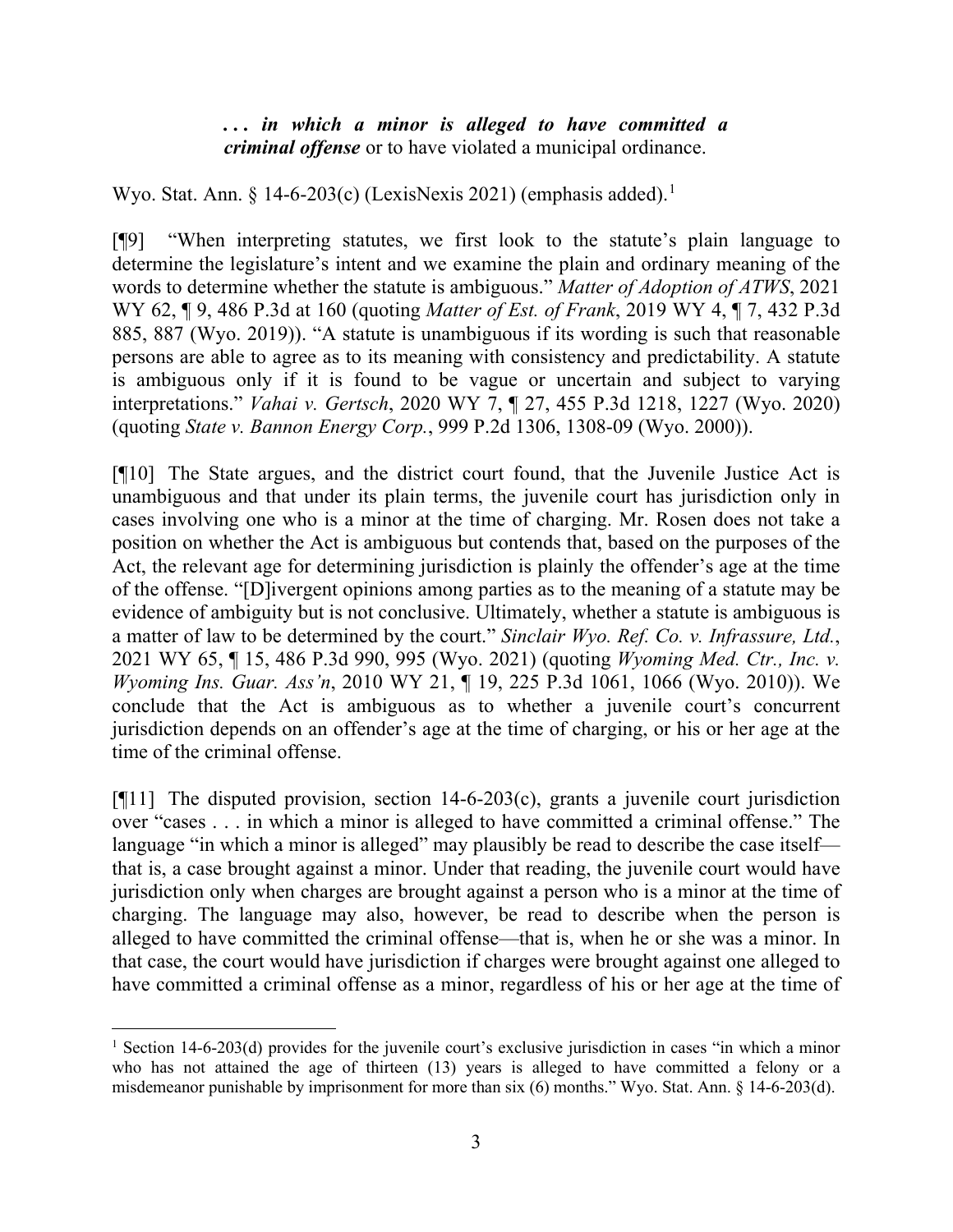charging. Given these varying interpretations and their effect on the court's jurisdiction, we conclude that subsection  $203(c)$  $203(c)$  is ambiguous.<sup>2</sup>

[¶12] Because we find the language of section 14-6-203(c) ambiguous, we must apply our rules of statutory construction "to construe any ambiguous language to accurately reflect the intent of the legislature." *Matter of Adoption of MAJB*, 2020 WY 157, ¶ 20, 478 P.3d at 203 (quoting *In re Est. of Meyer*, 2016 WY [6, ¶ 21, 367 P.3d 629, 636 \(Wyo.](http://www.westlaw.com/Link/Document/FullText?findType=Y&serNum=2038097920&pubNum=0004645&originatingDoc=Icd1a9240496411ebbe20d81a53907f9d&refType=RP&fi=co_pp_sp_4645_636&originationContext=document&vr=3.0&rs=cblt1.0&transitionType=DocumentItem&contextData=(sc.Search)#co_pp_sp_4645_636)  [2016\)\)](http://www.westlaw.com/Link/Document/FullText?findType=Y&serNum=2038097920&pubNum=0004645&originatingDoc=Icd1a9240496411ebbe20d81a53907f9d&refType=RP&fi=co_pp_sp_4645_636&originationContext=document&vr=3.0&rs=cblt1.0&transitionType=DocumentItem&contextData=(sc.Search)#co_pp_sp_4645_636). To determine the legislature's intent, we must consider statutes relating to the same subject in harmony. *Id*. Additionally, we "must look to the mischief the act was intended to cure, the historical setting surrounding its enactment, the public policy of the state, the conditions of the law and all other prior and contemporaneous facts and circumstances . . . to determine the intention of the lawmaking body." *[Id](http://www.westlaw.com/Link/Document/FullText?findType=Y&serNum=2038097920&pubNum=0006431&originatingDoc=Icd1a9240496411ebbe20d81a53907f9d&refType=RP&originationContext=document&vr=3.0&rs=cblt1.0&transitionType=DocumentItem&contextData=(sc.Search))*.

[¶13] In keeping with our rule that we discern legislative intent by looking to statutes related to the same subject matter, we begin with the legislature's statutory grant of general jurisdiction to juvenile courts. It provides in relevant part:

> (a) The juvenile court has general jurisdiction in all matters and proceedings commenced therein or transferred to it by order of the district court concerning:

> > (i) Any minor alleged *to be* delinquent as defined in [W.S. 14-6-201;](http://www.westlaw.com/Link/Document/FullText?findType=L&pubNum=1000377&cite=WYSTS14-6-201&originatingDoc=NEC054B30130F11DDA95A8E9A1A243DA5&refType=LQ&originationContext=document&vr=3.0&rs=cblt1.0&transitionType=DocumentItem&contextData=(sc.UserEnteredCitation))

> > (ii) Any minor alleged *to have* committed a delinquent act *before attaining the age of majority*;

<span id="page-4-0"></span><sup>&</sup>lt;sup>2</sup> Other states have specified with greater clarity a juvenile court's jurisdiction when a person who has reached the age of majority is charged with a criminal offense or delinquent act committed as a minor. *See, e.g.*, Ala. Code § 12-15-102(3) (2019) ("Where a delinquency petition alleges that an individual, prior to the individual's 18th birthday, has committed an offense for which there is no statute of limitation pursuant to [Section 15-3-5,](http://www.westlaw.com/Link/Document/FullText?findType=L&pubNum=1000002&cite=ALSTS15-3-5&originatingDoc=N49DA0170A75A11E99884901F1FBAFBF4&refType=LQ&originationContext=document&vr=3.0&rs=cblt1.0&transitionType=DocumentItem&contextData=(sc.DocLink)) the term child also shall include the individual subject to the petition, regardless of the age of the individual at the time of filing."); Iowa Code § 232.8.1.a (2019) ("The juvenile court has exclusive original jurisdiction in proceedings concerning a child who is alleged to have committed a delinquent act unless otherwise provided by law, and has exclusive original jurisdiction in proceedings concerning an adult who is alleged to have committed a delinquent act prior to having become an adult, and who has been transferred to the jurisdiction of the juvenile court pursuant to an order under [section 803.5.](http://www.westlaw.com/Link/Document/FullText?findType=L&pubNum=1000256&cite=IASTS803.5&originatingDoc=NF39F0F108BE511E984C6B72F156B0EC8&refType=LQ&originationContext=document&vr=3.0&rs=cblt1.0&transitionType=DocumentItem&contextData=(sc.DocLink))"); Mont. Code Ann. § 41-5-203(1) (2021) ("Except as provided in subsection (2) and for cases filed in the district court under [41-5-206,](http://www.westlaw.com/Link/Document/FullText?findType=L&pubNum=1002018&cite=MTST41-5-206&originatingDoc=N5814A180B35611DE82CCC134927ACBBE&refType=LQ&originationContext=document&vr=3.0&rs=cblt1.0&transitionType=DocumentItem&contextData=(sc.DocLink)) the court has exclusive original jurisdiction of all proceedings under the Montana Youth Court Act in which a youth is alleged to be a delinquent youth or a youth in need of intervention or concerning any person under 21 years of age charged with having violated any law of the state or any ordinance of a city or town other than a traffic or fish and game law prior to having become 18 years of age.").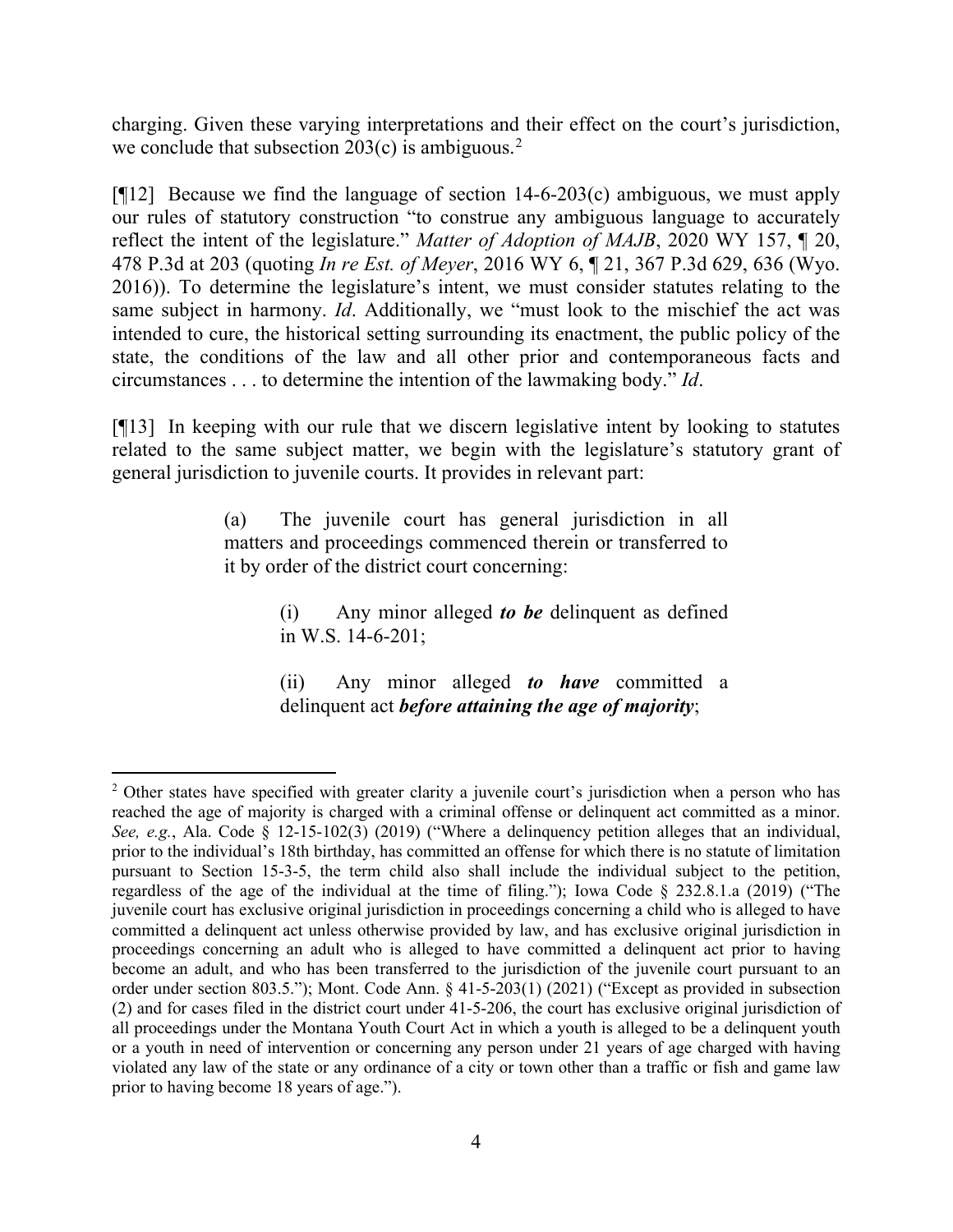(iii) Any minor alleged *to be* neglected as defined in [W.S. 14-3-402;](http://www.westlaw.com/Link/Document/FullText?findType=L&pubNum=1000377&cite=WYSTS14-3-402&originatingDoc=NEC054B30130F11DDA95A8E9A1A243DA5&refType=LQ&originationContext=document&vr=3.0&rs=cblt1.0&transitionType=DocumentItem&contextData=(sc.UserEnteredCitation))

(iv) Any minor alleged *to be* in need of supervision as defined in [W.S. 14-6-402;](http://www.westlaw.com/Link/Document/FullText?findType=L&pubNum=1000377&cite=WYSTS14-6-402&originatingDoc=NEC054B30130F11DDA95A8E9A1A243DA5&refType=LQ&originationContext=document&vr=3.0&rs=cblt1.0&transitionType=DocumentItem&contextData=(sc.UserEnteredCitation)) [and]

(v) The parents, guardian or custodian of any minor alleged *to be* delinquent, in need of supervision or neglected, and all persons living in the household with the minor[.]

Wyo. Stat. Ann. § 5-8-102 (LexisNexis 2021) (emphasis added).

[ $[14]$ ] Subsection 5-8-102(a)(ii) stands out from its surrounding provisions because it is the one provision that does not refer to what a minor is alleged to be. It instead refers to what a minor is alleged to have done, and more particularly, what he or she is alleged to have done before reaching the age of majority. By definition, a "minor" has not reached the age of majority, and therefore any delinquent act a minor commits would have necessarily been committed before he or she reached eighteen. This would make the "before attaining the age of majority" language entirely unnecessary if the offender were required to be a minor at the time of charging. For the "before attaining the age of majority" language to have meaning, the grant of jurisdiction must extend to persons who have attained the age of majority but are charged with acts committed as a minor. *See Harrison v. State*, 2021 WY 40, ¶ 7, 482 P.3d 353, 356 (Wyo. 2021) ("Each word of a statute is to be afforded meaning, with none rendered superfluous.") (quoting *[Mattheis](http://www.westlaw.com/Link/Document/FullText?findType=Y&serNum=2048746689&pubNum=0004645&originatingDoc=I6cfedc70806b11eb8c75eb3bff74da20&refType=RP&fi=co_pp_sp_4645_1274&originationContext=document&vr=3.0&rs=cblt1.0&transitionType=DocumentItem&contextData=(sc.Search)#co_pp_sp_4645_1274)  Co. v. Town of Jackson*, 2019 WY 78, ¶ 16, 444 [P.3d 1268, 1274 \(Wyo. 2019\)\)](http://www.westlaw.com/Link/Document/FullText?findType=Y&serNum=2048746689&pubNum=0004645&originatingDoc=I6cfedc70806b11eb8c75eb3bff74da20&refType=RP&fi=co_pp_sp_4645_1274&originationContext=document&vr=3.0&rs=cblt1.0&transitionType=DocumentItem&contextData=(sc.Search)#co_pp_sp_4645_1274).

[¶15] The State contends otherwise. It points to the definition of "minor," which means "an individual who is under the age of majority," Wyo. Stat. Ann.  $\S$  14-6-201(a)(xv), and argues that the use of the word "is" in that definition limits the juvenile court's jurisdiction to one who is, present tense, a minor. In support of its argument, the State cites the legislatively established rules of statutory construction, which it contends allow statutory terms in the present tense to include the future tense, but not the past tense. *See* Wyo. Stat. Ann. § 8-1-103(a)(iv) (LexisNexis 2021) ("Words in the present tense include the future tense."). We reject this argument.

[¶16] First, it focuses on the term minor as if it were used in isolation and fails to consider its context. *See EME Wyo., LLC v. BRW East, LLC*, 2021 WY 64, ¶ 23, 486 P.3d 980, 987 (Wyo. 2021) (Our rules of statutory interpretation require that we "construe each statutory provision *in pari materia*, giving effect to every word, clause, and sentence according to their arrangement and connection."). As we noted above, subsection  $5-8-102(a)(ii)$  stands apart from its counterparts because it refers to what a minor is alleged to have done in the past. In particular, it refers to what a minor is alleged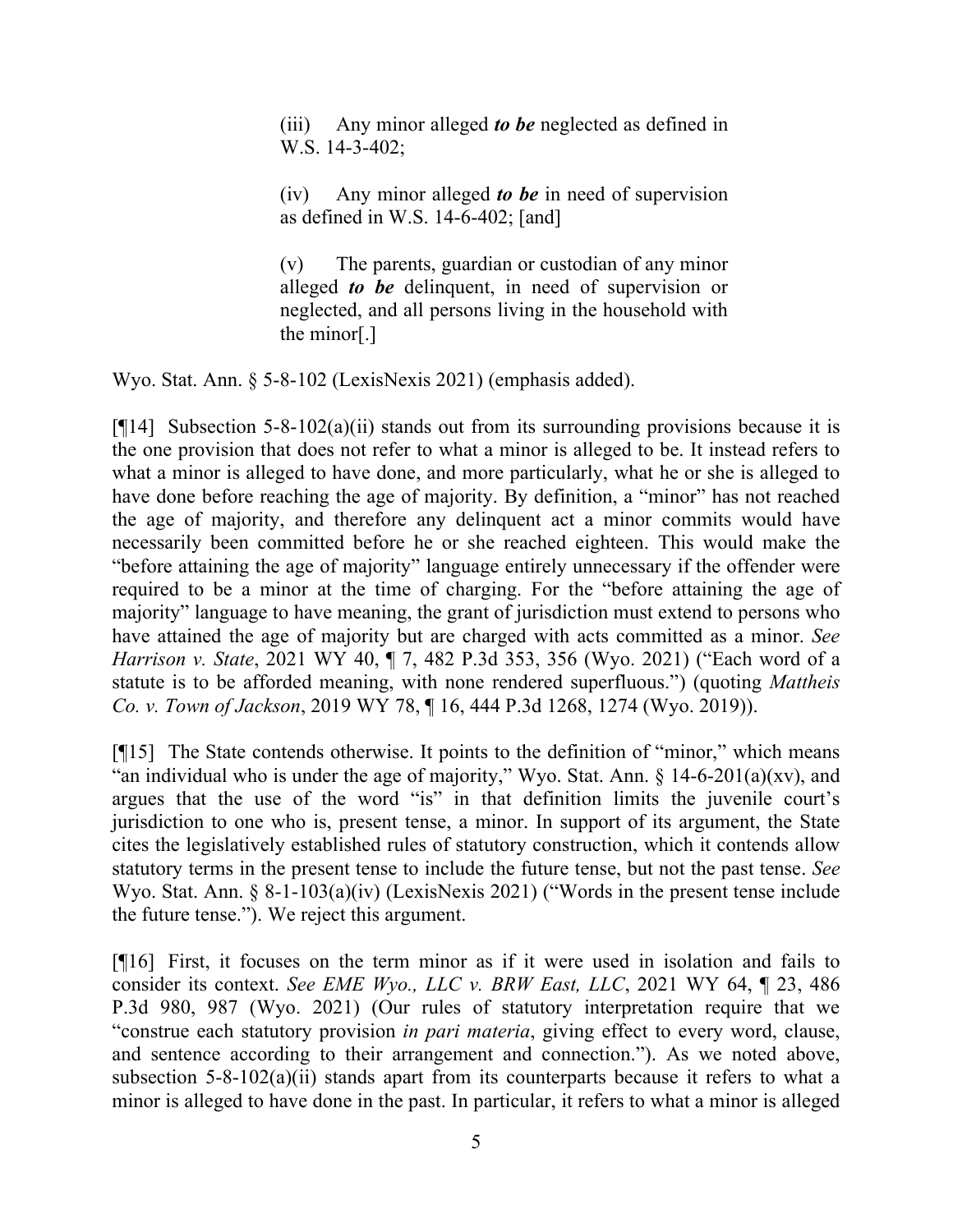to have done in the past *before attaining the age of majority*. In that context, it is of no consequence that the term minor is defined using the word "is."

[ $[17]$ ] More importantly, the State's interpretation of subsection 5-8-102(a)(ii) would not only render the "before attaining the age of majority" language meaningless, as we discussed above, it would render subsection 5-8-102(a)(ii) entirely superfluous. The State's reading of subsection (a)(ii) would allow a juvenile court jurisdiction only over an offender who is presently a minor and who is alleged to have committed a delinquent act. That is precisely what is provided for in subsection (a)(i), which grants jurisdiction over "all matters and proceedings . . . concerning [a]ny minor alleged to be delinquent as defined in W.S. 14-6-201." A minor alleged to be delinquent is "a child" alleged to have "committed a delinquent act." Wyo. Stat. Ann.  $\frac{14-6-201}{a)(ix)-(x)}$  In other words, subsections (a)(i) and (ii) would mean the same thing under the State's reading, which is a result that our rules of statutory interpretation cannot countenance. *See Delcon Partners LLC v. Wyoming Dep't of Revenue*, 2019 WY 106, ¶ 11, 450 P.3d 682, 686 (Wyo. 2019) ("[W]e will not interpret a statute in a way that renders any portion meaningless or in a manner producing absurd results.") (quoting *[City of Casper v. Holloway](http://www.westlaw.com/Link/Document/FullText?findType=Y&serNum=2036722531&pubNum=0004645&originatingDoc=If05a7530f44d11e9ad6fd2296b11a061&refType=RP&fi=co_pp_sp_4645_71&originationContext=document&vr=3.0&rs=cblt1.0&transitionType=DocumentItem&contextData=(sc.Keycite)#co_pp_sp_4645_71)*, 2015 WY 93, ¶ 20, 354 P.3d [65, 71 \(Wyo. 2015\)\)](http://www.westlaw.com/Link/Document/FullText?findType=Y&serNum=2036722531&pubNum=0004645&originatingDoc=If05a7530f44d11e9ad6fd2296b11a061&refType=RP&fi=co_pp_sp_4645_71&originationContext=document&vr=3.0&rs=cblt1.0&transitionType=DocumentItem&contextData=(sc.Keycite)#co_pp_sp_4645_71).

[ $[$ [18] We instead read the subsection 5-8-102(a)(ii) grant of jurisdiction to include jurisdiction over matters and proceedings concerning offenders who have attained the age of majority but are charged with acts committed as a child. This provides us clear guidance as to what the legislature intended in its section 14-6-203(c) statement of the juvenile court's concurrent jurisdiction. Reading the two provisions together, we must conclude that the legislature intended the court's concurrent jurisdiction to include jurisdiction over matters involving an offender who has reached the age of majority but is alleged to have committed a criminal offense as a child.

[¶19] This reading of the section 14-6-203(c) statement of jurisdiction is further confirmed by subsection  $14-6-231(c)(ii)$ , which allows a juvenile court's orders with respect to a child adjudicated delinquent to remain in effect until he or she reaches twenty-one years of age. Implicit in this provision is the legislature's recognition and intent that the juvenile court's jurisdiction under the Juvenile Justice Act may extend beyond the age of majority. *See also* Wyo. Stat. Ann. § 14-6-247(d) ("If the juvenile court places the child on probation at any sanction level, the juvenile court shall discharge the child from the custody of the probation department on the date the provisions of this section are met or on the child's twenty-first birthday, whichever is earlier.").

<span id="page-6-0"></span><sup>3</sup> The terms "child" and "minor" are used interchangeably in the Juvenile Justice Act. *See* Wyo. Stat. Ann.  $§ 14-6-201(a)(iii), (xv).$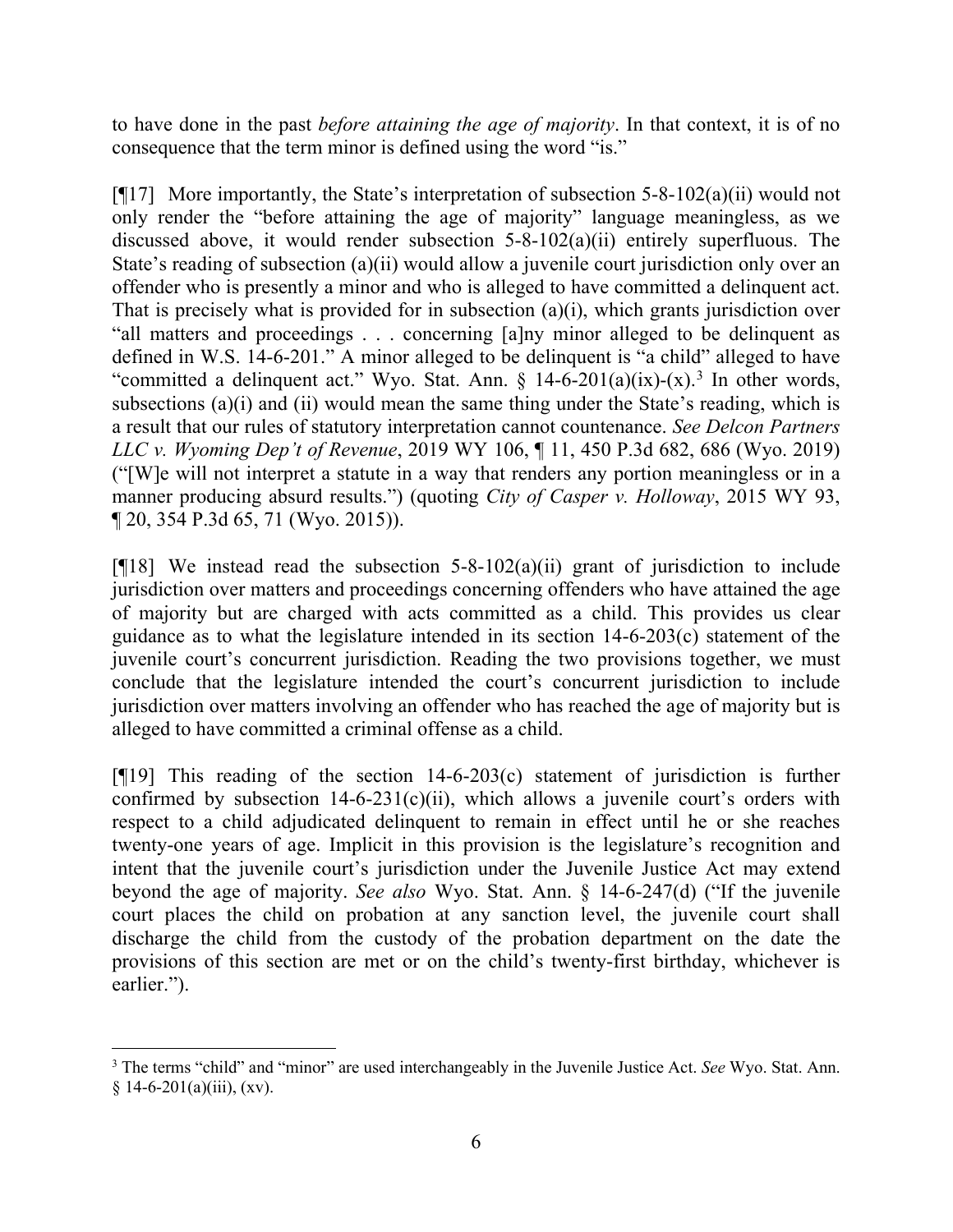[¶20] The State acknowledges this extension of the juvenile court's jurisdiction but contends that it exists only if a case is initiated in or transferred to juvenile court before the child reaches the age of majority. This condition finds no support in the legislature's grant of general jurisdiction or in the Juvenile Justice Act.

[¶21] The legislature has been clear and explicit when it has intended to limit its grant of general jurisdiction to a juvenile court and restrict its jurisdiction over a child who has reached a certain age. *See Interest of BG*, 2019 WY 116, ¶ 8, 451 P.3d at 1164 (juvenile court's jurisdiction over neglected child lapsed on child's 18th birthday when court failed to follow statutory procedures to extend it); *MF v. State*, 2013 WY 104, ¶ 11, 308 P.3d 854, 858 (Wyo. 2013) (under statute's plain terms, juvenile court's jurisdiction over child in need of supervision ended on child's 17th birthday). Section 5-8-102 imposes no such restrictions on a case against an offender alleged to have committed a delinquent act before attaining the age of majority. Instead, it grants jurisdiction in *all matters and proceedings* concerning such offenders. Wyo. Stat. Ann. § 5-8-102(a)(ii). The Juvenile Justice Act likewise contains no such restrictions, and we will not read into the Act, or into the grant of general jurisdiction, a requirement that charges must have been filed against a child before he or she reaches the age of majority for the juvenile court to have jurisdiction. *See Harrison*, 2021 WY 40, ¶ 7, 482 P.3d at 356 ("[T]his court will not read words into a statute when the legislature has chosen not to include them.") (quoting *Raczon v. State*[, 2021 WY 12, ¶ 8, 479 P.3d 749, 751 \(Wyo. 2021\)\)](http://www.westlaw.com/Link/Document/FullText?findType=Y&serNum=2052834532&pubNum=0004645&originatingDoc=I6cfedc70806b11eb8c75eb3bff74da20&refType=RP&fi=co_pp_sp_4645_751&originationContext=document&vr=3.0&rs=cblt1.0&transitionType=DocumentItem&contextData=(sc.Search)#co_pp_sp_4645_751). [4](#page-7-0)

[¶22] Our reading of section 14-6-203(c), which makes the juvenile court's concurrent jurisdiction dependent on the offender's age at the time he or she committed a criminal offense, is also consistent with the legislatively identified purposes of the Juvenile Justice Act. *See* Wyo. Stat. Ann. § 14-6-201(c) (requiring the Act to be construed to effectuate enumerated public purposes). We have summarized those purposes as follows:

> Cases under the WJJA are not criminal; rather, they are special proceedings. These proceedings are therefore equitable and not punitive. They are intended to assure treatment, training and rehabilitation for children, and to provide for the care, the protection and the wholesome moral,

<span id="page-7-0"></span><sup>&</sup>lt;sup>4</sup> In most states, juvenile court jurisdiction over a matter turns on a child's age at the time of the offense. Samuel M. Davis, *Rights of Juveniles* § 2:3 (2021 ed.). By statute, Washington differs from the majority and restricts a juvenile court's jurisdiction over an offender who reaches the age of majority. *See* Wash. Rev. Code Ann. § 13.40.300(3)(a) (West 2019) ("A juvenile may be under the jurisdiction of the juvenile court . . . beyond the juvenile's eighteenth birthday only if prior to the juvenile's eighteenth birthday . . . [p]roceedings are pending seeking the adjudication of a juvenile offense and the court by written order setting forth its reasons extends jurisdiction of juvenile court over the juvenile beyond his or her eighteenth birthday."). As noted, neither Wyoming's Juvenile Justice Act nor the grant of general jurisdiction to juvenile courts contains a similar limitation on juvenile court jurisdiction.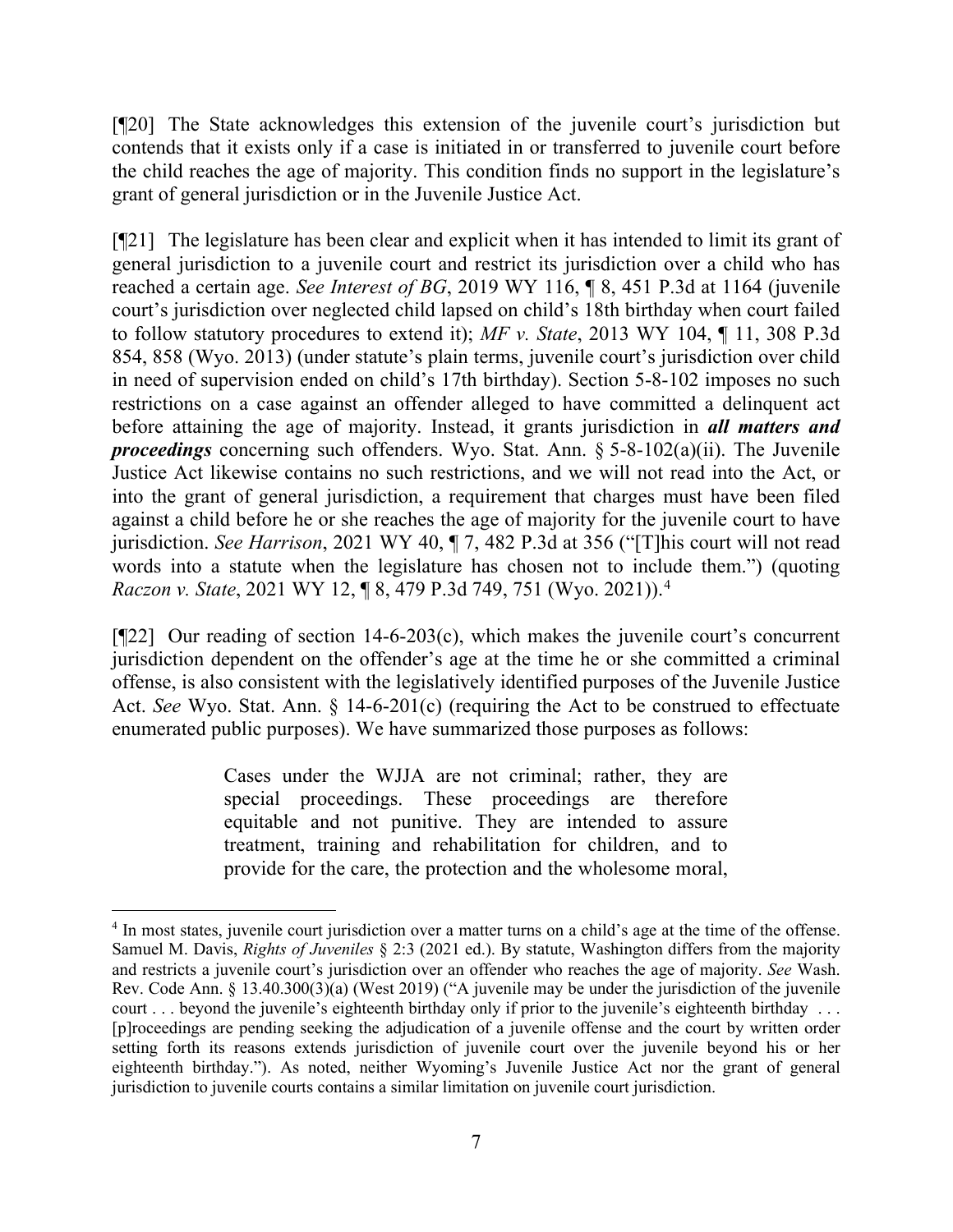mental and physical development of children coming within its provisions. Thus, one of the purposes of a delinquency proceeding is to remove, where appropriate, the taint of criminality from children committing certain unlawful acts.

*Vaughn v. State*, 2017 WY 29, ¶ 11, 391 P.3d 1086, 1091 (Wyo. 2017) (cleaned up).

[¶23] These same goals are reflected in the Juvenile Justice Act's progressive sanctions, which the Act states are intended to:

> (i) Ensure that juvenile offenders face uniform and consistent consequences and punishments that correspond to the seriousness of each offender's current offense, prior delinquent history, special treatment or training needs and effectiveness of prior interventions;

> (ii) Balance public protection and rehabilitation while holding juvenile offenders accountable;

> (iii) Permit flexibility in the decisions made in relation to the juvenile offender to the extent allowed by law;

> (iv) Consider the juvenile offender's circumstances; and

> (v) Improve juvenile justice planning and resource allocation by ensuring uniform and consistent reporting of disposition decisions at all levels.

Wyo. Stat. Ann. § 14-6-245(a).

[¶24] We have also observed:

that

Separate juvenile courts were justified by the belief

children were different, that they were continuing to develop cognitively and emotionally, and that they could benefit from rehabilitation efforts and become productive citizens. Furthermore, because children were different from adults, they should not be placed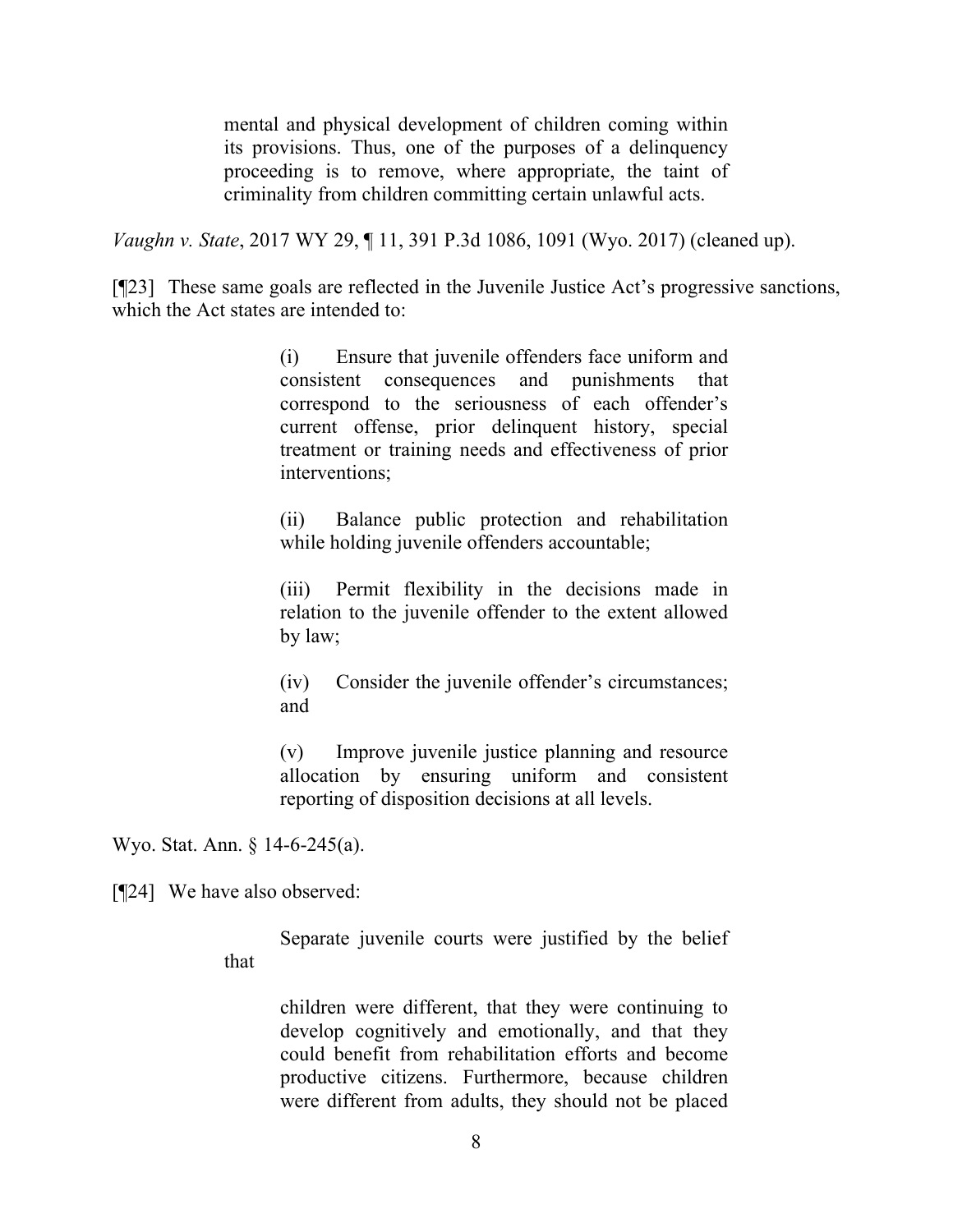with adults in detention or prisons. These core principles continue today to lie at the heart of the rationale for separate juvenile courts.

*Brown v. State*, 2017 WY 45, ¶ 17, 393 P.3d 1265, 1272 (Wyo. 2017) (quoting *[Minnesota Juvenile Courts: Principles](http://www.westlaw.com/Link/Document/FullText?findType=Y&serNum=0314954381&pubNum=0001291&originatingDoc=I0030cd702f1011e78e18865f4d27462d&refType=LR&originationContext=document&vr=3.0&rs=cblt1.0&transitionType=DocumentItem&contextData=(sc.Search)) of Excellence for the Next 100 Years*, 32 Wm. [Mitchell L. Rev. 877, 877 \(2006\)\)](http://www.westlaw.com/Link/Document/FullText?findType=Y&serNum=0314954381&pubNum=0001291&originatingDoc=I0030cd702f1011e78e18865f4d27462d&refType=LR&originationContext=document&vr=3.0&rs=cblt1.0&transitionType=DocumentItem&contextData=(sc.Search)).

[¶25] In contrast to the Juvenile Justice Act's primary goals of treatment, training, rehabilitation, and avoiding the taint of criminality, "the adult justice system focuses on punishment, deterrence, and retribution as explicit goals." *Bostelman v. People*, 162 P.3d 686, 692 (Colo. 2007) (citing Hillary J. Massey, *[Disposing of Children: The Eighth](http://www.westlaw.com/Link/Document/FullText?findType=Y&serNum=0329387870&pubNum=1101&originatingDoc=I739bbfb6231311dcaf8dafd7ee2b8b26&refType=LR&fi=co_pp_sp_1101_1086&originationContext=document&vr=3.0&rs=cblt1.0&transitionType=DocumentItem&contextData=(sc.UserEnteredCitation)#co_pp_sp_1101_1086)  Amendment and [Juvenile Life Without Parole After Roper](http://www.westlaw.com/Link/Document/FullText?findType=Y&serNum=0329387870&pubNum=1101&originatingDoc=I739bbfb6231311dcaf8dafd7ee2b8b26&refType=LR&fi=co_pp_sp_1101_1086&originationContext=document&vr=3.0&rs=cblt1.0&transitionType=DocumentItem&contextData=(sc.UserEnteredCitation)#co_pp_sp_1101_1086)*, 47 B.C.L.Rev. 1083, 1086 (Sept. [2006\)\)](http://www.westlaw.com/Link/Document/FullText?findType=Y&serNum=0329387870&pubNum=1101&originatingDoc=I739bbfb6231311dcaf8dafd7ee2b8b26&refType=LR&fi=co_pp_sp_1101_1086&originationContext=document&vr=3.0&rs=cblt1.0&transitionType=DocumentItem&contextData=(sc.UserEnteredCitation)#co_pp_sp_1101_1086). "[I]t is generally recognized that a sentence is imposed for *one or more* of four purposes: (1) rehabilitation, (2) punishment (specific deterrence and retribution), (3) example to others (general deterrence), and (4) removal from society (incapacitation or protection of the public)." *Hall v. State*, 2018 WY 91, ¶ 11, 423 P.3d 329, 331 (Wyo. 2018) (emphasis in original) (quoting *Cohee v. State*, 2005 [WY 50, ¶ 20, 110 P.3d 267,](http://www.westlaw.com/Link/Document/FullText?findType=Y&serNum=2006469126&pubNum=0004645&originatingDoc=Iceed63009b4611e892c4ce5625aacf64&refType=RP&fi=co_pp_sp_4645_274&originationContext=document&vr=3.0&rs=cblt1.0&transitionType=DocumentItem&contextData=(sc.DocLink)#co_pp_sp_4645_274)  [274 \(Wyo. 2005\)\)](http://www.westlaw.com/Link/Document/FullText?findType=Y&serNum=2006469126&pubNum=0004645&originatingDoc=Iceed63009b4611e892c4ce5625aacf64&refType=RP&fi=co_pp_sp_4645_274&originationContext=document&vr=3.0&rs=cblt1.0&transitionType=DocumentItem&contextData=(sc.DocLink)#co_pp_sp_4645_274).

 $[$ [26] Were we to interpret section 14-6-203(c) to condition a juvenile court's concurrent jurisdiction on the age of an offender at the time of charging, the court would have jurisdiction over an offender who committed an act at the age of seventeen and was charged while still seventeen. It would not, however, have jurisdiction over an offender who committed an act at seventeen and was not charged until he or she was eighteen. Both offenders were seventeen when the act was committed, but one would have the opportunity to avoid the taint of criminality and the other would not. Such a result undermines the Juvenile Justice Act's goals and the uniformity and consistency it seeks in consequences and punishments that may be incurred when a child commits a criminal offense. As the Colorado Supreme Court observed when considering a similar question:

> Shifting the focus to the prosecution's timing of filing charges, rather than the age of the child at the time of the delinquent act, encourages prosecutorial delay in bringing charges and raises the very real possibility that children who commit the same act will be treated substantially differently, depending on which prosecutor brings the charge. The legislature intended neither of these possibilities.

*Bostelman*, 162 P.3d at 692-93.

[¶27] The delay in charging need not be attributable to prosecutorial delay or whim to raise these concerns. Whether the delay is attributable to prosecutorial delay, a delay in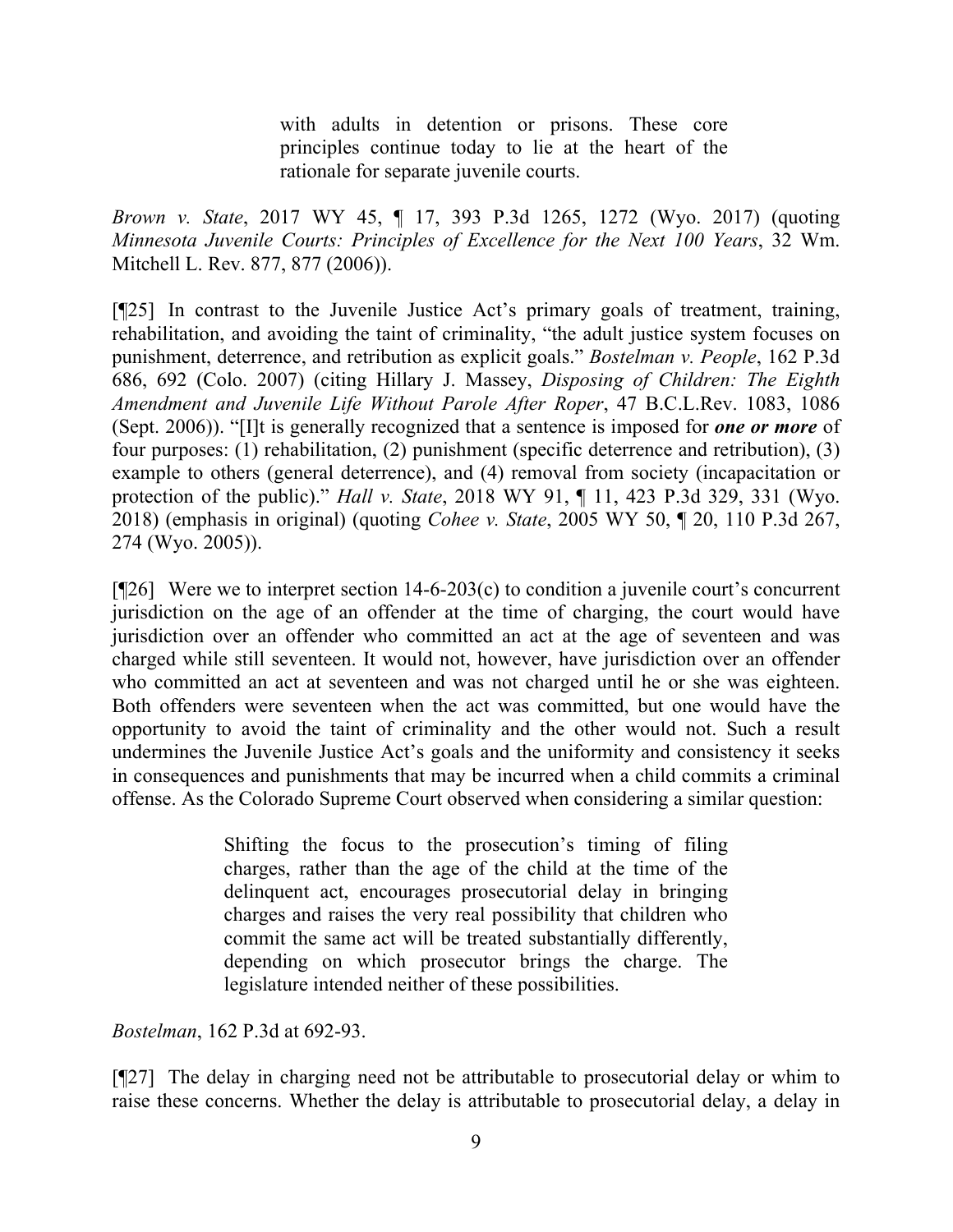reporting the crime, investigatory delays, or any other factor, the result remains the same: two similarly situated children will be treated differently, with one having an opportunity to transfer to juvenile court and the other denied that opportunity. The one constant that will provide the uniformity and consistency the legislature intended is to interpret section 14-6-203(c) to authorize the juvenile court's concurrent jurisdiction based on the age of the offender when the act was committed. *See Matter of Adoption of ATWS*, 2021 WY 62, ¶ 11, 486 P.3d at 160 ("Where legislative intent is discernible a court should give effect to the 'most likely, most reasonable, interpretation of the statute given its design and purpose.'") (quoting *Adekale v. State*[, 2015 WY 30, ¶ 12, 344 P.3d 761, 765 \(Wyo.](http://www.westlaw.com/Link/Document/FullText?findType=Y&serNum=2035504869&pubNum=0004645&originatingDoc=I8acc2e60adf211eba9d6c133a8bc9328&refType=RP&fi=co_pp_sp_4645_765&originationContext=document&vr=3.0&rs=cblt1.0&transitionType=DocumentItem&contextData=(sc.Search)#co_pp_sp_4645_765)  [2015\)\)](http://www.westlaw.com/Link/Document/FullText?findType=Y&serNum=2035504869&pubNum=0004645&originatingDoc=I8acc2e60adf211eba9d6c133a8bc9328&refType=RP&fi=co_pp_sp_4645_765&originationContext=document&vr=3.0&rs=cblt1.0&transitionType=DocumentItem&contextData=(sc.Search)#co_pp_sp_4645_765).

[¶28] The cases from other jurisdictions cited by the State do not persuade us otherwise. *See United States v. Hoo*, 825 F.2d 667, 669-70 (2d Cir. 1987); *Commonwealth v. Monaco*, 869 A.2d 1026, 1028-30 (Pa. Super. Ct. 2005). Both cases interpreted statutes that specifically addressed what happens when an offender commits an offense as a child but is charged after reaching the age of majority, and the statutes in both cases placed specific limits on the juvenile court's jurisdiction in those circumstances. Neither court was required to construe an ambiguous statute.<sup>[5](#page-10-0)</sup>

[¶29] We turn next to the district court's analysis, much of which the State has echoed in its briefing. The court concluded that the Juvenile Justice Act contains no provision that would authorize the State to commence or initiate a case or petition in juvenile court against an offender who has reached the age of majority. For the reasons discussed above, however, we have concluded that the juvenile court's concurrent jurisdiction depends on the offender's age at the time of the offense and not at the time of charging. Thus, a juvenile court may have concurrent jurisdiction over a matter involving an offender who has reached the age of majority but committed a criminal offense as a child. In that event, the Act clearly provides for the filing of such a case in juvenile court.

> Except as provided in subsection (f) of this section, all cases over which the juvenile court has concurrent jurisdiction shall be originally commenced in the juvenile court but may thereafter be transferred to another court having jurisdiction pursuant to [W.S. 14-6-237.](http://www.westlaw.com/Link/Document/FullText?findType=L&pubNum=1000377&cite=WYSTS14-6-237&originatingDoc=NCC7122F05C2611E99BC6FA497AD137A4&refType=LQ&originationContext=document&vr=3.0&rs=cblt1.0&transitionType=DocumentItem&contextData=(sc.UserEnteredCitation))

<span id="page-10-0"></span><sup>5</sup> Both cases also addressed circumstances where the person was charged after reaching the age of twentyone for crimes committed as a child. That is not the circumstance here. Mr. Rosen was charged when he was eighteen, an age over which the Juvenile Justice Act contemplates juvenile court jurisdiction. This case does not present a question of the juvenile court's jurisdiction over a person who commits an offense as a child and is charged after he reaches the age of twenty-one, and we therefore will not address that question.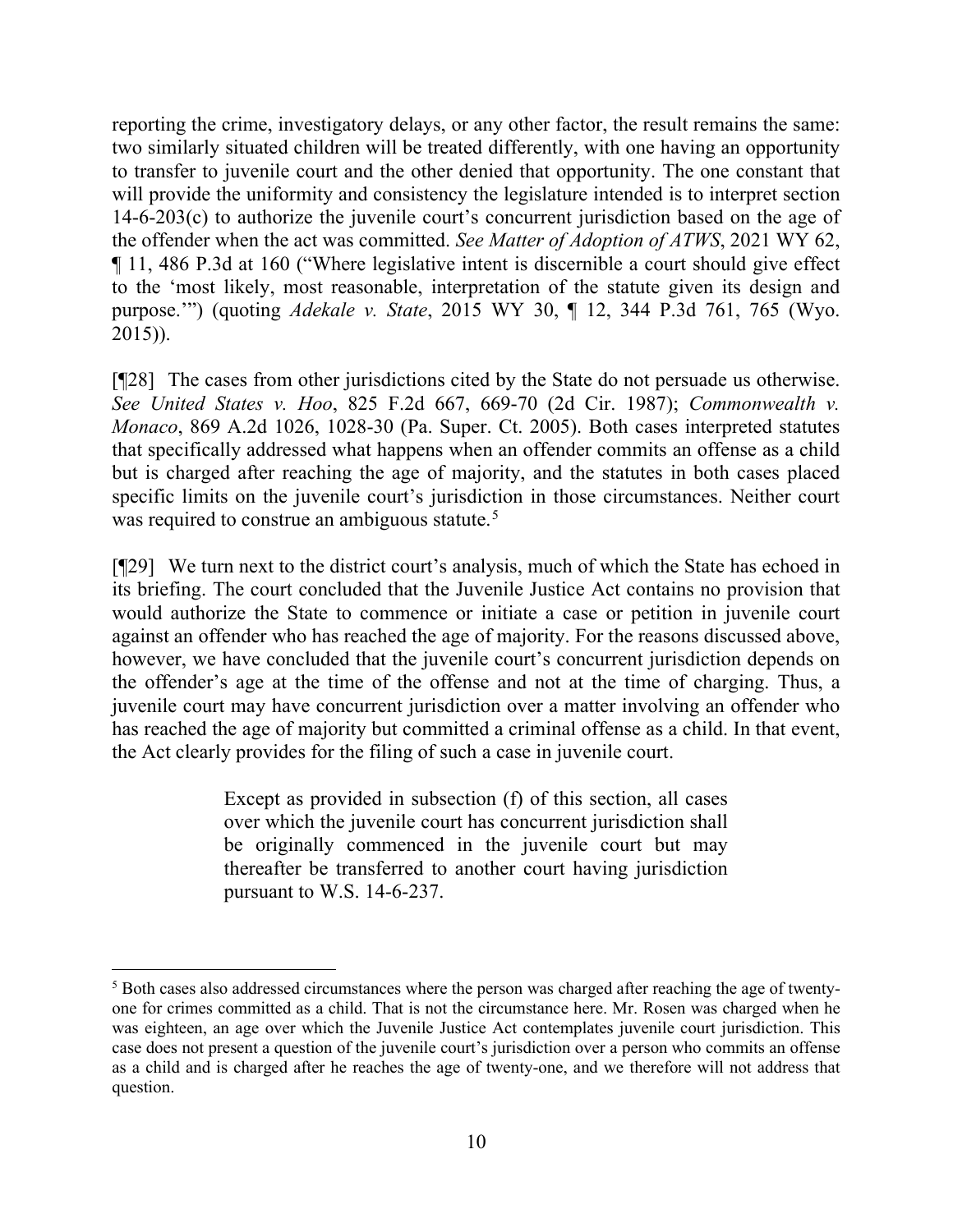Wyo. Stat. Ann. § 14-[6](#page-11-0)-203(e).<sup>6</sup>

[¶30] The district court also rejected the juvenile court's jurisdiction based on the repeated use of the terms "minor" and "child" throughout the Juvenile Justice Act. The Act does indeed consistently refer to the offender before the court as a minor or child, but we see no indication that the legislature intended to attach jurisdictional significance to its use of those terms.

[¶31] The State acknowledges, as did the district court, that under the express terms of the Juvenile Justice Act, a juvenile court's jurisdiction extends past the date that an offender reaches the age of majority. *See* Wyo. Stat. Ann. §§ 14-6-231(c)(ii), 14-6- 247(d). In fact, even setting aside the court's original jurisdiction over an offender who is charged as an adult for an offense committed as a child, it is entirely conceivable that an offender could be charged when a child and reach the age of majority before he or she is adjudicated or after he or she is adjudicated but before sanctions are imposed or his or her probationary term has expired. There are many provisions of the Act that authorize or require court action with respect to a "child," or outline the rights of a "child," that we have no doubt the legislature intended to apply equally to any offender properly before the court, even if he or she has reached the age of majority. For example:

- Wyo. Stat. Ann. § 14-6-219 authorizes the juvenile court to order a physical or mental examination of a "child" and take certain actions based on the results of such examinations (including consideration of the child's mental or intellectual ability to participate in further proceedings);
- Wyo. Stat. Ann. § 14-6-220 authorizes the juvenile court to order emergency medical, surgical, or dental examination of a "child" for purposes of treatment or evidence preservation;
- Wyo. Stat. Ann. § 14-6-223(a) provides that a "child alleged to be delinquent may remain silent and need not be a witness against or otherwise incriminate himself, whether before the court voluntarily, by subpoena or otherwise";

<span id="page-11-0"></span> $6$  The district court focused much of its analysis on subsection 14-6-203(f), but that provision does not rule out juvenile court jurisdiction. It merely provides alternative courts in which certain offenses *may* originally be commenced, including felony cases in which a minor has reached the age of seventeen. Wyo. Stat. Ann. § 14-6-203(f)(iii). The State therefore had discretion to commence the case against Mr. Rosen in either district court or juvenile court.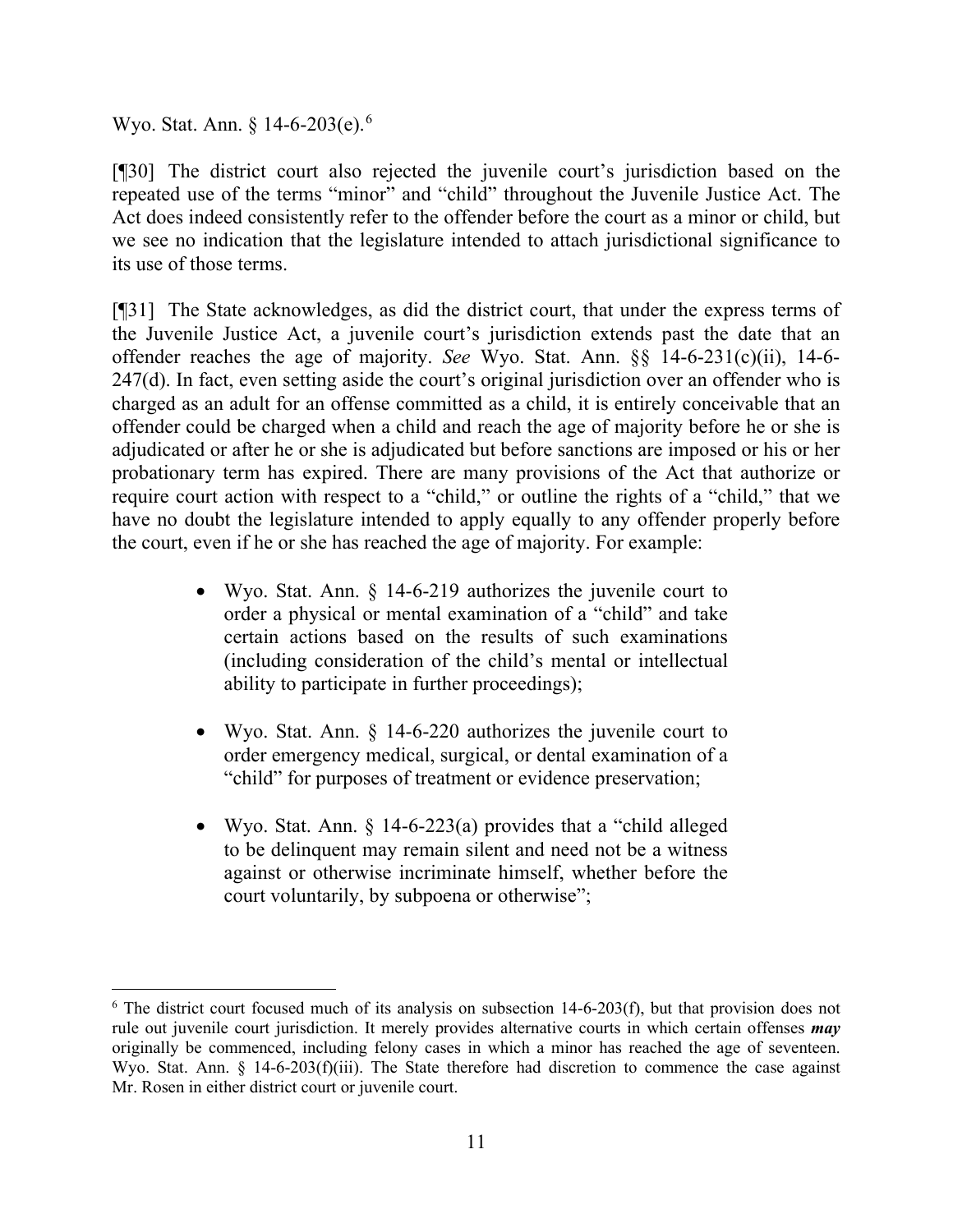- Wyo. Stat. Ann. § 14-6-228 allows the juvenile court to issue a consent decree, hold proceedings in abeyance, and place a delinquent "child" on probation;
- Wyo. Stat. Ann. § 14-6-232 allows proceedings against a "child" who violates the terms of his or her probation, and allows the juvenile court to modify or extend those terms if a violation is found;
- Wyo. Stat. Ann.  $\S$  14-6-246 through -252 allow the juvenile court to impose sanctions upon a "child"; and
- After adjudication, Wyo. Stat. Ann. § 14-6-247(a) allows the juvenile court to order: (ii) a child committed for substance abuse treatment; (v) payment of restitution by the child; (viii) examination of the child to determine the appropriate treatment, training, counseling, and placement; (ix) restrictions on a child's driving privileges; and (xi) the child to undergo evaluation and treatment to address problems that contributed to the adjudication.

[¶32] Just as there are provisions of the Juvenile Justice Act that we must conclude the legislature intended to apply equally to children and offenders who have reached the age of majority, there are also provisions that will, by their nature, apply only to children. *See, e.g.*, Wyo. Stat. Ann. §§ 14-6-206 (shelter care); 14-6-209(d) (allowing court to change child's legal custody); 14-6-215(a) (court to insure presence of parents, guardian or custodian at proceedings); 14-6-216 (appointment of guardian ad litem); 14-6-227(b) (appointment of multidisciplinary team). That does not render those provisions superfluous or meaningless, as the State argues. It means only that there will be cases where they simply do not apply. That is not an unusual result or out of step with the legislature's apparent intent. There is nothing in the Act to suggest that the legislature intended every provision to apply in every case.

[¶33] In reading the Juvenile Justice Act as a whole, and in harmony with the grant of general jurisdiction to juvenile courts, it is apparent that the legislature understood and intended that a juvenile court's jurisdiction would extend to child offenders who have attained the age of majority. The legislature could have more clearly defined the reach of that jurisdiction, but in the absence of such clarity, it is the task of this Court to interpret the Act's terms in a manner consistent with the legislature's intent and to "give effect to the 'most likely, most reasonable, interpretation of the statute given its design and purpose.'" *Matter of Adoption of ATWS*, 2021 WY 62, ¶ 11, 486 P.3d at 160 (quoting *Adekale*, [2015 WY 30, ¶ 12, 344 P.3d at](http://www.westlaw.com/Link/Document/FullText?findType=Y&serNum=2035504869&pubNum=0004645&originatingDoc=I8acc2e60adf211eba9d6c133a8bc9328&refType=RP&fi=co_pp_sp_4645_765&originationContext=document&vr=3.0&rs=cblt1.0&transitionType=DocumentItem&contextData=(sc.Search)#co_pp_sp_4645_765) 765). Given the discernible legislative intent, we cannot interpret the use of the term "child" throughout the Act to be jurisdictional. We